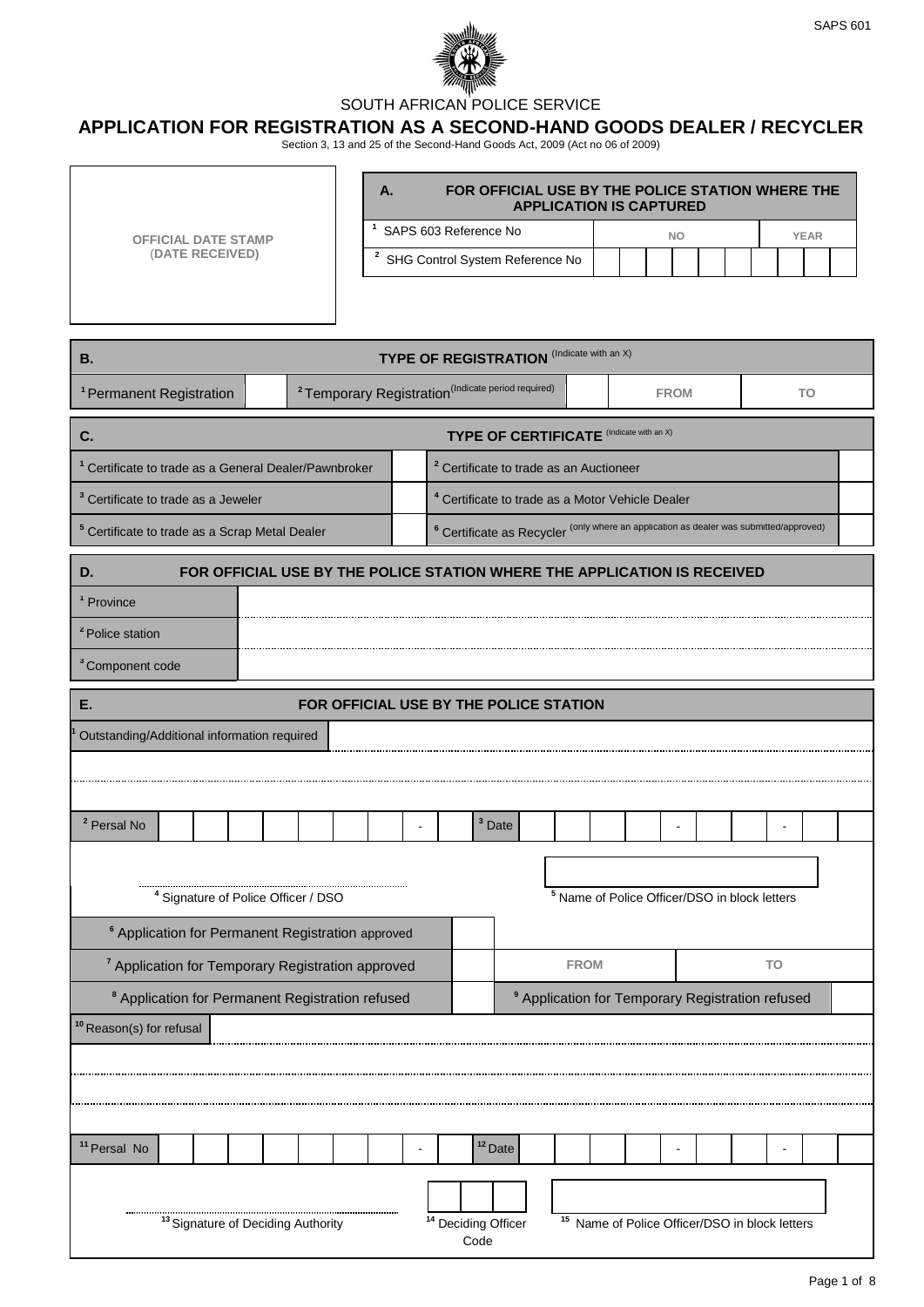SAPS 601

|                          | F.<br><b>PARTICULARS OF APPLICANT</b>                                                                                 |  |            |                                  |                        |                |                           |                |       |                |  |  |  |
|--------------------------|-----------------------------------------------------------------------------------------------------------------------|--|------------|----------------------------------|------------------------|----------------|---------------------------|----------------|-------|----------------|--|--|--|
|                          | <b>NATURAL PERSON'S DETAILS</b>                                                                                       |  |            |                                  |                        |                |                           |                |       |                |  |  |  |
| $\mathbf{1}$             | <b>SA citizen</b><br>Non-SA citizen*                                                                                  |  |            |                                  |                        |                |                           |                |       |                |  |  |  |
| $\mathbf{2}$             | * In case of a non-SA citizen proof of permanent residence must be submitted<br>Surname                               |  |            |                                  |                        |                | <sup>3</sup> Initials     |                |       |                |  |  |  |
| 4                        | Full names                                                                                                            |  |            |                                  |                        |                |                           |                |       |                |  |  |  |
| 5                        | Identity number                                                                                                       |  |            | $\overline{a}$                   |                        |                |                           |                |       |                |  |  |  |
| 6                        | Passport number                                                                                                       |  |            |                                  |                        |                |                           |                |       |                |  |  |  |
| $\overline{\phantom{a}}$ | Residential address                                                                                                   |  |            |                                  |                        |                |                           |                |       |                |  |  |  |
|                          | <sup>8</sup> Postal Code                                                                                              |  |            |                                  |                        |                |                           |                |       |                |  |  |  |
| 9                        | Name under which business is conducted                                                                                |  |            |                                  |                        |                |                           |                |       |                |  |  |  |
| 10                       | <b>Business address</b>                                                                                               |  |            |                                  |                        |                |                           |                |       |                |  |  |  |
| 12                       |                                                                                                                       |  |            |                                  |                        |                | <sup>11</sup> Postal Code |                |       |                |  |  |  |
|                          | Postal address                                                                                                        |  |            |                                  |                        |                |                           |                |       |                |  |  |  |
|                          |                                                                                                                       |  |            |                                  |                        |                | <sup>13</sup> Postal Code |                |       |                |  |  |  |
| 14                       | <sup>14.1</sup> Home Tel No<br>$\mathcal{E}$                                                                          |  |            | <sup>14.2</sup> Cellphone number |                        |                |                           |                |       |                |  |  |  |
|                          | <sup>14.3</sup> Business Tel No<br>$\mathcal{E}$<br><b>Contact details</b><br>$\overline{ }$<br>$14.5$ E-mail address |  |            |                                  | <sup>14.4</sup> Fax No | $\overline{ }$ | $\lambda$                 |                |       |                |  |  |  |
|                          |                                                                                                                       |  |            |                                  |                        |                |                           |                |       |                |  |  |  |
|                          | <b>JURISTIC PERSON'S DETAILS</b>                                                                                      |  |            |                                  |                        |                |                           |                |       |                |  |  |  |
| 15                       | Close<br><b>OTHER BODIES</b> (mark with an X)<br>Company<br>Corporation                                               |  |            | <b>Trust</b>                     |                        |                | Partnership               |                | Other |                |  |  |  |
|                          | If "Other" indicate the Type of Body                                                                                  |  |            |                                  |                        |                |                           |                |       |                |  |  |  |
| 16                       | Registered name of Business                                                                                           |  |            |                                  |                        |                |                           |                |       |                |  |  |  |
| 17                       | "Trading As" name of Business                                                                                         |  |            |                                  |                        |                |                           |                |       |                |  |  |  |
| 18                       | Registration number (See "Other Bodies")                                                                              |  |            |                                  |                        |                |                           |                |       |                |  |  |  |
| 19                       | Postal address of Business                                                                                            |  |            |                                  |                        |                |                           |                |       |                |  |  |  |
|                          |                                                                                                                       |  |            |                                  |                        |                | <sup>20</sup> Postal Code |                |       |                |  |  |  |
| 21                       | <b>Business address</b>                                                                                               |  |            |                                  |                        |                |                           |                |       |                |  |  |  |
|                          |                                                                                                                       |  |            |                                  |                        |                | <sup>22</sup> Postal Code |                |       |                |  |  |  |
| 23                       | <sup>23.1</sup> Tel No                                                                                                |  |            | <sup>23.2</sup> Fax No           |                        |                |                           |                |       |                |  |  |  |
|                          | <b>Business contact</b><br>details<br>$23.3$ E-mail address                                                           |  |            |                                  |                        |                |                           |                |       |                |  |  |  |
| 24                       | Responsible person <sup>(Name and surname)</sup>                                                                      |  |            |                                  |                        |                |                           |                |       |                |  |  |  |
| 25                       | (Indicate with an X)<br>Type of citizenship applicable on responsible person                                          |  | SA citizen |                                  |                        |                |                           | Non-SA citizen |       |                |  |  |  |
| 26                       | Identity number of responsible person                                                                                 |  |            | $\blacksquare$                   |                        |                | $\blacksquare$            |                |       | $\blacksquare$ |  |  |  |
| 27                       | Passport number of responsible person                                                                                 |  |            |                                  |                        |                |                           |                |       |                |  |  |  |
| 28                       | Cellphone number of responsible person                                                                                |  |            |                                  |                        |                |                           |                |       |                |  |  |  |
| 29                       | Residential address of responsible person                                                                             |  |            |                                  |                        |                |                           |                |       |                |  |  |  |
|                          |                                                                                                                       |  |            |                                  |                        |                | <sup>30</sup> Postal Code |                |       |                |  |  |  |
| 31                       | Postal address of responsible person                                                                                  |  |            |                                  |                        |                |                           |                |       |                |  |  |  |
|                          |                                                                                                                       |  |            |                                  |                        |                | <sup>32</sup> Postal Code |                |       |                |  |  |  |
|                          |                                                                                                                       |  |            |                                  |                        |                |                           |                |       |                |  |  |  |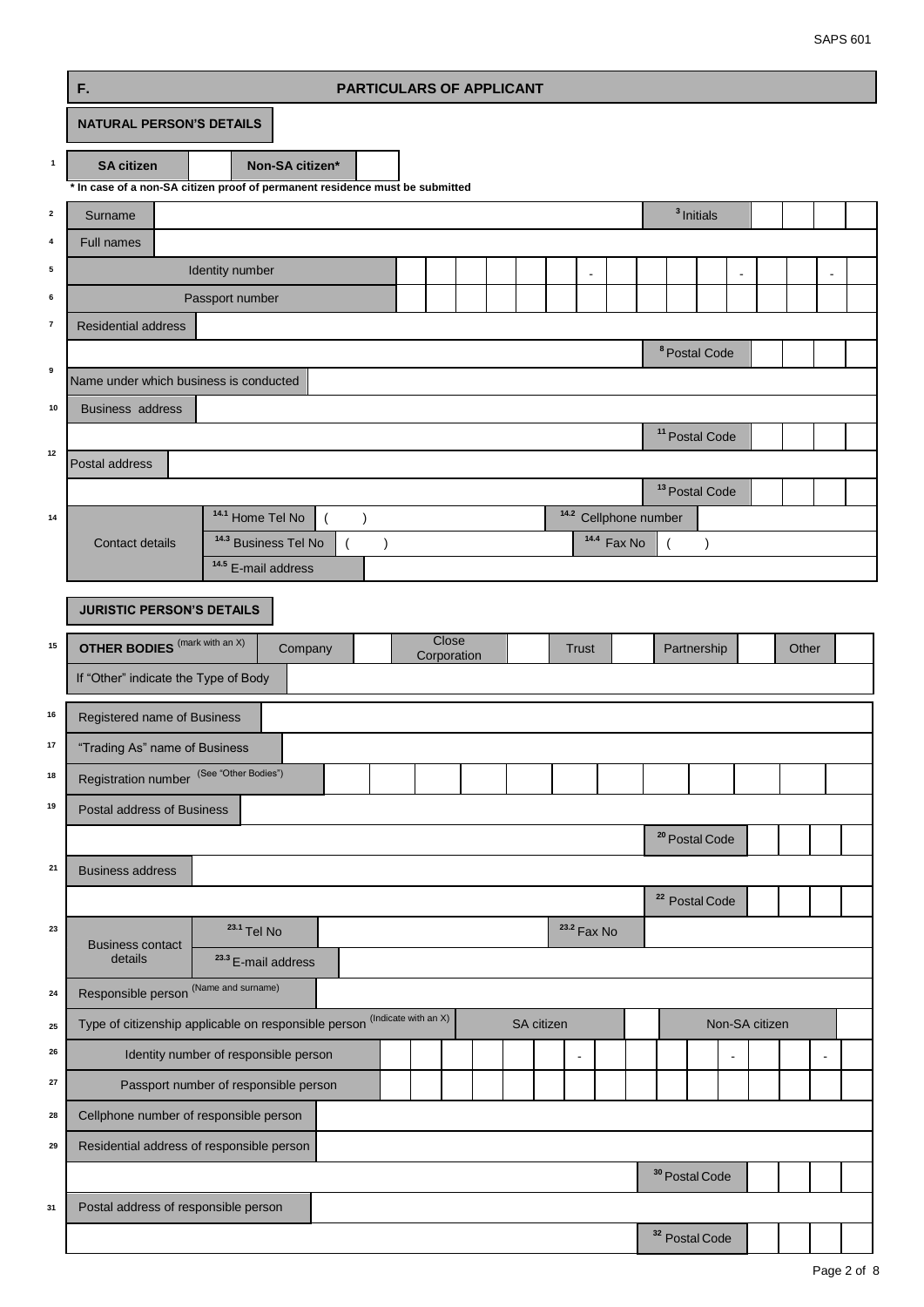## **<sup>33</sup> PARTICULARS OF PERSON(S) IN CONTROL OF, OR RESPONSIBLE FOR THE MANAGEMENT OF THE COMPANY, CLOSE CORPORATION, TRUST OR PARTNERS IN CASE OF A PARTNERSHIP** Full names **Intervention Capacity** Surname **Intervention Capacity** Identity number **Intervention Capacity**

|                | G.<br><b>OTHER DETAILS</b>                                                                                                        |            |                            |            |  |           |  |  |  |                                       |  |  |  |  |
|----------------|-----------------------------------------------------------------------------------------------------------------------------------|------------|----------------------------|------------|--|-----------|--|--|--|---------------------------------------|--|--|--|--|
| $\mathbf{1}$   | Are you a member of an accredited association? (Indicate with an x)                                                               | <b>YES</b> |                            | <b>NO</b>  |  |           |  |  |  | If yes, submit the following details: |  |  |  |  |
| $\mathbf{2}$   | Name of accredited association                                                                                                    |            |                            |            |  |           |  |  |  |                                       |  |  |  |  |
| 3              | Registration number of accredited association                                                                                     |            |                            |            |  |           |  |  |  |                                       |  |  |  |  |
|                | Membership number                                                                                                                 |            | <sup>4.1</sup> Date joined |            |  |           |  |  |  |                                       |  |  |  |  |
|                |                                                                                                                                   |            | <sup>4.2</sup> Expiry date |            |  |           |  |  |  |                                       |  |  |  |  |
| 5              | Is a copy of the applicable Government Gazette attached indicating exemptions?                                                    |            |                            | <b>YES</b> |  | <b>NO</b> |  |  |  | If no, state reasons why              |  |  |  |  |
| 6              | Reasons                                                                                                                           |            |                            |            |  |           |  |  |  |                                       |  |  |  |  |
|                |                                                                                                                                   |            |                            |            |  |           |  |  |  |                                       |  |  |  |  |
|                |                                                                                                                                   |            |                            |            |  |           |  |  |  |                                       |  |  |  |  |
|                |                                                                                                                                   |            |                            |            |  |           |  |  |  |                                       |  |  |  |  |
| $\overline{7}$ | Motivate the purpose for which a certificate for Registration / Temporary Registration* to trade in second-hand goods is required |            |                            |            |  |           |  |  |  |                                       |  |  |  |  |
|                |                                                                                                                                   |            |                            |            |  |           |  |  |  |                                       |  |  |  |  |
|                |                                                                                                                                   |            |                            |            |  |           |  |  |  |                                       |  |  |  |  |
|                |                                                                                                                                   |            |                            |            |  |           |  |  |  |                                       |  |  |  |  |
|                |                                                                                                                                   |            |                            |            |  |           |  |  |  |                                       |  |  |  |  |
|                |                                                                                                                                   |            |                            |            |  |           |  |  |  |                                       |  |  |  |  |
|                |                                                                                                                                   |            |                            |            |  |           |  |  |  |                                       |  |  |  |  |
|                |                                                                                                                                   |            |                            |            |  |           |  |  |  |                                       |  |  |  |  |
|                |                                                                                                                                   |            |                            |            |  |           |  |  |  |                                       |  |  |  |  |
|                |                                                                                                                                   |            |                            |            |  |           |  |  |  |                                       |  |  |  |  |
|                |                                                                                                                                   |            |                            |            |  |           |  |  |  |                                       |  |  |  |  |
|                |                                                                                                                                   |            |                            |            |  |           |  |  |  |                                       |  |  |  |  |
|                |                                                                                                                                   |            |                            |            |  |           |  |  |  |                                       |  |  |  |  |
|                |                                                                                                                                   |            |                            |            |  |           |  |  |  |                                       |  |  |  |  |

**\*Delete where applicable**

 **34**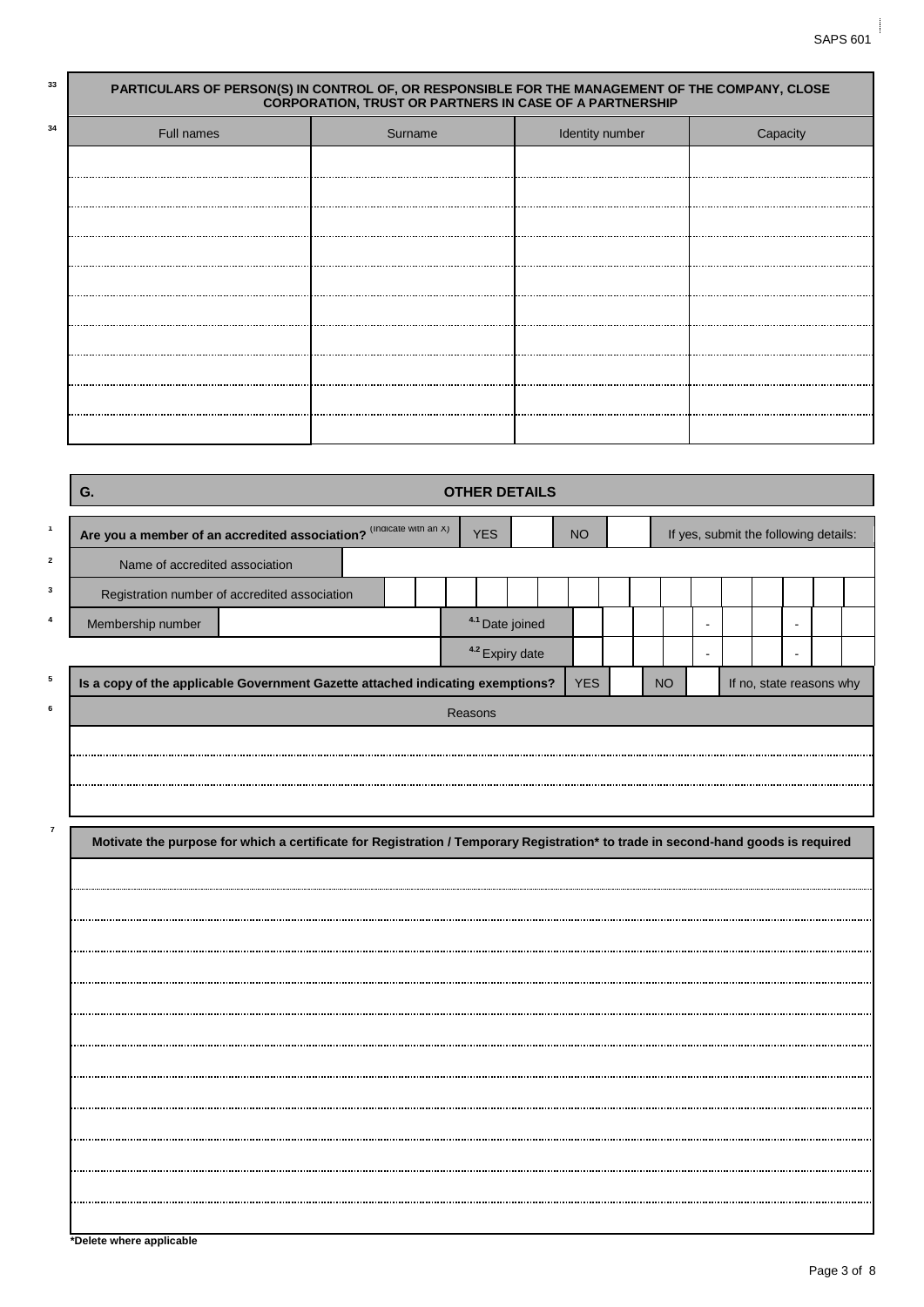| 8  |           | Describe the goods the applicant intends to deal in ("Goods" listed in Schedule 1 of the Act)                                                                                                            |                                                                      |              |             |    |
|----|-----------|----------------------------------------------------------------------------------------------------------------------------------------------------------------------------------------------------------|----------------------------------------------------------------------|--------------|-------------|----|
|    |           |                                                                                                                                                                                                          |                                                                      |              |             |    |
|    |           |                                                                                                                                                                                                          |                                                                      |              |             |    |
|    |           |                                                                                                                                                                                                          |                                                                      |              |             |    |
|    |           |                                                                                                                                                                                                          |                                                                      |              |             |    |
| 9  |           | Provide the particulars of authorization(s), licence(s), certificate(s) or permit(s) held by the applicant (IT any)                                                                                      |                                                                      |              |             |    |
|    |           |                                                                                                                                                                                                          |                                                                      |              |             |    |
|    |           |                                                                                                                                                                                                          |                                                                      |              |             |    |
|    |           |                                                                                                                                                                                                          |                                                                      |              |             |    |
| 10 |           |                                                                                                                                                                                                          | Describe the manner in which registers will be kept by the applicant |              |             |    |
|    |           |                                                                                                                                                                                                          |                                                                      |              |             |    |
|    |           |                                                                                                                                                                                                          |                                                                      |              |             |    |
|    |           |                                                                                                                                                                                                          |                                                                      |              |             |    |
| 11 |           | Describe the premises (as defined in Section 1 of the Act) where business will be conducted with reference to the location thereof as<br>well as surrounding buildings (Attach corresponding floor plan) |                                                                      |              |             |    |
|    |           |                                                                                                                                                                                                          |                                                                      |              |             |    |
|    |           |                                                                                                                                                                                                          |                                                                      |              |             |    |
|    |           |                                                                                                                                                                                                          |                                                                      |              |             |    |
|    |           |                                                                                                                                                                                                          |                                                                      |              |             |    |
|    |           |                                                                                                                                                                                                          |                                                                      |              |             |    |
|    |           |                                                                                                                                                                                                          |                                                                      |              |             |    |
| 12 |           | Describe and provide the physical address of other premises where second-hand goods will be stored (If different from Section "F" of this form)                                                          |                                                                      |              |             |    |
|    |           |                                                                                                                                                                                                          |                                                                      |              |             |    |
|    |           |                                                                                                                                                                                                          |                                                                      |              |             |    |
| 13 |           |                                                                                                                                                                                                          |                                                                      |              |             |    |
|    |           | Describe and provide the physical address of premises where Temporary Registration is required (Only applicable on "Lemporary Registration")                                                             |                                                                      |              |             |    |
|    |           |                                                                                                                                                                                                          |                                                                      |              |             |    |
|    |           |                                                                                                                                                                                                          |                                                                      |              |             |    |
| 14 |           |                                                                                                                                                                                                          |                                                                      |              |             |    |
|    |           | Provide any other information which may be relevant to determine the suitability for registration as a second-hand goods dealer                                                                          |                                                                      |              |             |    |
|    |           |                                                                                                                                                                                                          |                                                                      |              |             |    |
|    |           |                                                                                                                                                                                                          |                                                                      |              |             |    |
|    |           |                                                                                                                                                                                                          |                                                                      |              |             |    |
|    |           |                                                                                                                                                                                                          |                                                                      |              |             |    |
|    |           |                                                                                                                                                                                                          |                                                                      |              |             |    |
|    |           |                                                                                                                                                                                                          |                                                                      |              |             |    |
|    |           |                                                                                                                                                                                                          |                                                                      |              |             |    |
| 15 |           | Indicate the intended business hours during which the business will be open for trade (attach applicable documentation in support thereot)                                                               |                                                                      |              |             |    |
|    | Week days | <b>FROM</b>                                                                                                                                                                                              | TO                                                                   | <b>Hours</b> | <b>FROM</b> | TO |
|    |           |                                                                                                                                                                                                          |                                                                      |              |             |    |
|    | Weekends  | <b>FROM</b>                                                                                                                                                                                              | TO                                                                   | Hours        | <b>FROM</b> | TO |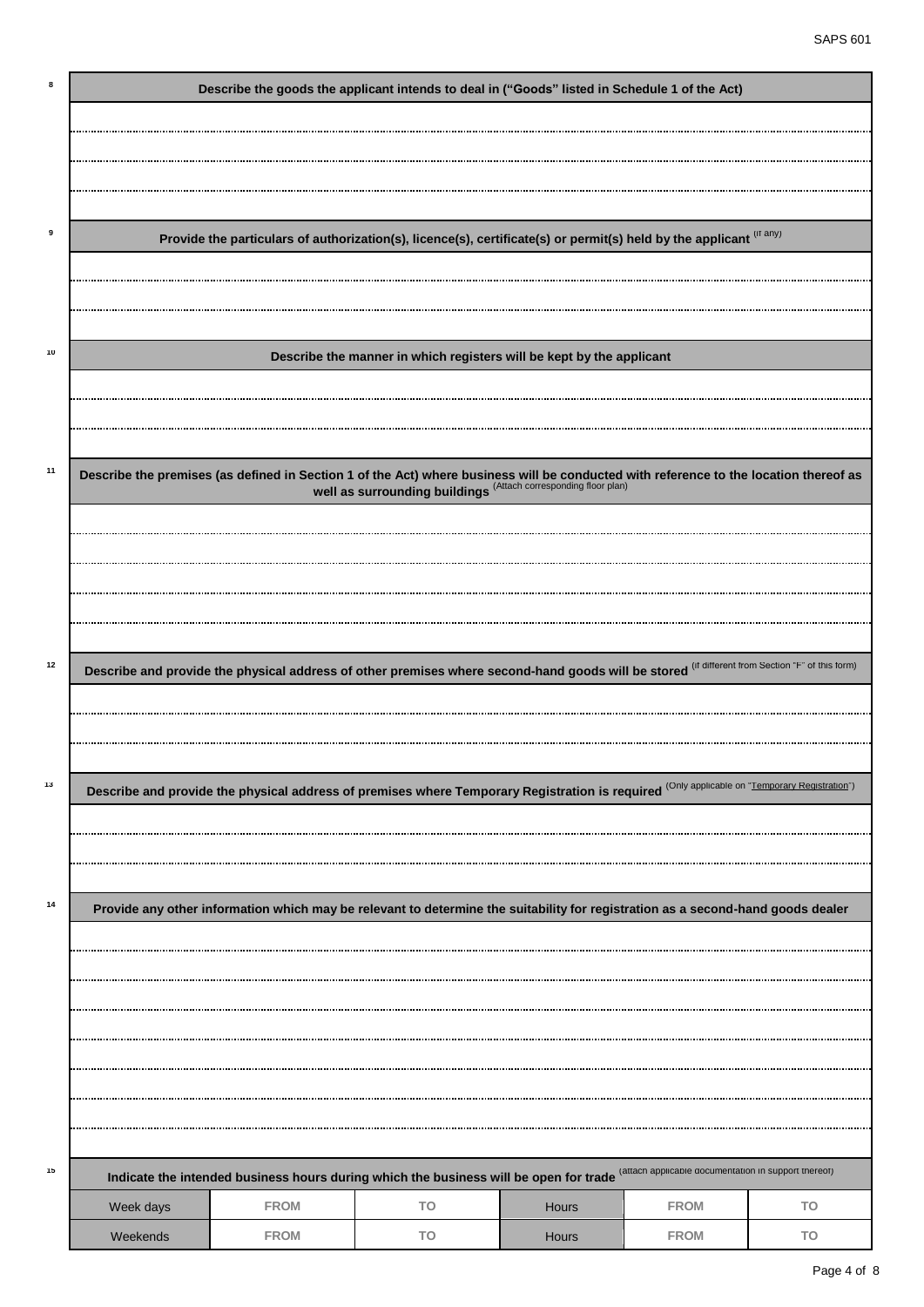| 16   |                                                                                                                                                                                                                                                                                                                                                                                                                                                                                      |                                          | Are you currently registered as a second-hand goods dealer/recycler in terms of the Act? (Indicate with an X)                                                                                                                                                                                                                                |  |  |  |  |  |  |  |  |  |  |
|------|--------------------------------------------------------------------------------------------------------------------------------------------------------------------------------------------------------------------------------------------------------------------------------------------------------------------------------------------------------------------------------------------------------------------------------------------------------------------------------------|------------------------------------------|----------------------------------------------------------------------------------------------------------------------------------------------------------------------------------------------------------------------------------------------------------------------------------------------------------------------------------------------|--|--|--|--|--|--|--|--|--|--|
|      | <b>YES</b>                                                                                                                                                                                                                                                                                                                                                                                                                                                                           | <b>NO</b>                                | If yes, submit the following details:                                                                                                                                                                                                                                                                                                        |  |  |  |  |  |  |  |  |  |  |
|      | Police station                                                                                                                                                                                                                                                                                                                                                                                                                                                                       |                                          | <b>Registration number</b>                                                                                                                                                                                                                                                                                                                   |  |  |  |  |  |  |  |  |  |  |
|      | Police station                                                                                                                                                                                                                                                                                                                                                                                                                                                                       |                                          | <b>Registration number</b>                                                                                                                                                                                                                                                                                                                   |  |  |  |  |  |  |  |  |  |  |
|      | <b>Police station</b>                                                                                                                                                                                                                                                                                                                                                                                                                                                                |                                          | <b>Registration number</b>                                                                                                                                                                                                                                                                                                                   |  |  |  |  |  |  |  |  |  |  |
|      | Police station                                                                                                                                                                                                                                                                                                                                                                                                                                                                       |                                          | <b>Registration number</b>                                                                                                                                                                                                                                                                                                                   |  |  |  |  |  |  |  |  |  |  |
|      | Police station                                                                                                                                                                                                                                                                                                                                                                                                                                                                       |                                          | <b>Registration number</b>                                                                                                                                                                                                                                                                                                                   |  |  |  |  |  |  |  |  |  |  |
| 17   |                                                                                                                                                                                                                                                                                                                                                                                                                                                                                      |                                          | Are there currently any application(s) for registration pending? (Indicate with an X)                                                                                                                                                                                                                                                        |  |  |  |  |  |  |  |  |  |  |
|      | <b>YES</b>                                                                                                                                                                                                                                                                                                                                                                                                                                                                           | <b>NO</b>                                | If yes, submit the following details:                                                                                                                                                                                                                                                                                                        |  |  |  |  |  |  |  |  |  |  |
|      | Police station                                                                                                                                                                                                                                                                                                                                                                                                                                                                       |                                          | Reference number                                                                                                                                                                                                                                                                                                                             |  |  |  |  |  |  |  |  |  |  |
|      | Police station                                                                                                                                                                                                                                                                                                                                                                                                                                                                       |                                          | Reference number                                                                                                                                                                                                                                                                                                                             |  |  |  |  |  |  |  |  |  |  |
| 18   |                                                                                                                                                                                                                                                                                                                                                                                                                                                                                      |                                          | (Indicate with an X)<br>Was any application in terms of the Act ever refused in the past?                                                                                                                                                                                                                                                    |  |  |  |  |  |  |  |  |  |  |
|      | <b>YES</b>                                                                                                                                                                                                                                                                                                                                                                                                                                                                           | <b>NO</b>                                | If yes, submit the following details:                                                                                                                                                                                                                                                                                                        |  |  |  |  |  |  |  |  |  |  |
| 18.1 | <b>Business name</b>                                                                                                                                                                                                                                                                                                                                                                                                                                                                 |                                          | <sup>18.2</sup> Business address                                                                                                                                                                                                                                                                                                             |  |  |  |  |  |  |  |  |  |  |
| 18.3 | Police station                                                                                                                                                                                                                                                                                                                                                                                                                                                                       |                                          | <sup>18.4</sup> Reference number                                                                                                                                                                                                                                                                                                             |  |  |  |  |  |  |  |  |  |  |
| 19   | Have you ever in the preceding five(5) years in the RSA or elsewhere been sentenced to imprisonment without the option of a fine in<br>respect of any cases of fraud, theft or corrupt activities as referred to in the Prevention and Combatting of Corrupt Activities Act,<br>2004 (Act No. 12 of 2004), or any contravention of the Corruption Act, 1992 (Act No. 94 of 1992), or the commission of any other<br>offence of which dishonesty is an element ? (Indicate with an X) |                                          |                                                                                                                                                                                                                                                                                                                                              |  |  |  |  |  |  |  |  |  |  |
|      | Yes                                                                                                                                                                                                                                                                                                                                                                                                                                                                                  | <b>No</b>                                | If yes, submit the following details                                                                                                                                                                                                                                                                                                         |  |  |  |  |  |  |  |  |  |  |
| 19.1 | Police station                                                                                                                                                                                                                                                                                                                                                                                                                                                                       |                                          | <sup>19.2</sup> CAS/Case number                                                                                                                                                                                                                                                                                                              |  |  |  |  |  |  |  |  |  |  |
| 19.3 | Charge                                                                                                                                                                                                                                                                                                                                                                                                                                                                               |                                          |                                                                                                                                                                                                                                                                                                                                              |  |  |  |  |  |  |  |  |  |  |
| 19.4 | Outcome                                                                                                                                                                                                                                                                                                                                                                                                                                                                              |                                          |                                                                                                                                                                                                                                                                                                                                              |  |  |  |  |  |  |  |  |  |  |
| 19.5 | Police station                                                                                                                                                                                                                                                                                                                                                                                                                                                                       |                                          | <sup>19.6</sup> CAS/Case number                                                                                                                                                                                                                                                                                                              |  |  |  |  |  |  |  |  |  |  |
| 19.7 | Charge                                                                                                                                                                                                                                                                                                                                                                                                                                                                               |                                          |                                                                                                                                                                                                                                                                                                                                              |  |  |  |  |  |  |  |  |  |  |
| 19.8 | Outcome                                                                                                                                                                                                                                                                                                                                                                                                                                                                              |                                          |                                                                                                                                                                                                                                                                                                                                              |  |  |  |  |  |  |  |  |  |  |
| 20   |                                                                                                                                                                                                                                                                                                                                                                                                                                                                                      |                                          | Have you ever in the preceding ten(10) years been convicted of an offence in terms of this Act or the previous Act, irrespective of<br>the sentence imposed, and was within five years after the conviction again convicted of an offence in terms of any of the said Acts<br>and sentenced to a fine exceeding R1 000? (Indicate with an X) |  |  |  |  |  |  |  |  |  |  |
|      | Yes                                                                                                                                                                                                                                                                                                                                                                                                                                                                                  | <b>No</b>                                | If yes, submit the following details:                                                                                                                                                                                                                                                                                                        |  |  |  |  |  |  |  |  |  |  |
| 20.1 | Police station                                                                                                                                                                                                                                                                                                                                                                                                                                                                       |                                          | <sup>20.2</sup> CAS/Case number                                                                                                                                                                                                                                                                                                              |  |  |  |  |  |  |  |  |  |  |
| 20.3 | Offence                                                                                                                                                                                                                                                                                                                                                                                                                                                                              |                                          |                                                                                                                                                                                                                                                                                                                                              |  |  |  |  |  |  |  |  |  |  |
| 20.4 | Police station                                                                                                                                                                                                                                                                                                                                                                                                                                                                       |                                          | <sup>20.5</sup> CAS/Case number                                                                                                                                                                                                                                                                                                              |  |  |  |  |  |  |  |  |  |  |
| 20.6 | Offence                                                                                                                                                                                                                                                                                                                                                                                                                                                                              |                                          |                                                                                                                                                                                                                                                                                                                                              |  |  |  |  |  |  |  |  |  |  |
| 21   |                                                                                                                                                                                                                                                                                                                                                                                                                                                                                      |                                          | Are you an un-rehabilitated insolvent? (Indicate with an X)                                                                                                                                                                                                                                                                                  |  |  |  |  |  |  |  |  |  |  |
|      | Yes                                                                                                                                                                                                                                                                                                                                                                                                                                                                                  | <b>No</b>                                | If yes, submit the following details:                                                                                                                                                                                                                                                                                                        |  |  |  |  |  |  |  |  |  |  |
| 21.1 |                                                                                                                                                                                                                                                                                                                                                                                                                                                                                      | Date of sequestration or liquidation     |                                                                                                                                                                                                                                                                                                                                              |  |  |  |  |  |  |  |  |  |  |
| 21.2 |                                                                                                                                                                                                                                                                                                                                                                                                                                                                                      | Details of sequestration or liquidation  |                                                                                                                                                                                                                                                                                                                                              |  |  |  |  |  |  |  |  |  |  |
| 22   |                                                                                                                                                                                                                                                                                                                                                                                                                                                                                      |                                          | Are you by virtue of any other law disqualified from carrying on a business? (Indicate with an X)                                                                                                                                                                                                                                            |  |  |  |  |  |  |  |  |  |  |
|      | Yes                                                                                                                                                                                                                                                                                                                                                                                                                                                                                  | No                                       | If yes, submit the following details:                                                                                                                                                                                                                                                                                                        |  |  |  |  |  |  |  |  |  |  |
| 22.1 |                                                                                                                                                                                                                                                                                                                                                                                                                                                                                      | Details of such law and disqualification |                                                                                                                                                                                                                                                                                                                                              |  |  |  |  |  |  |  |  |  |  |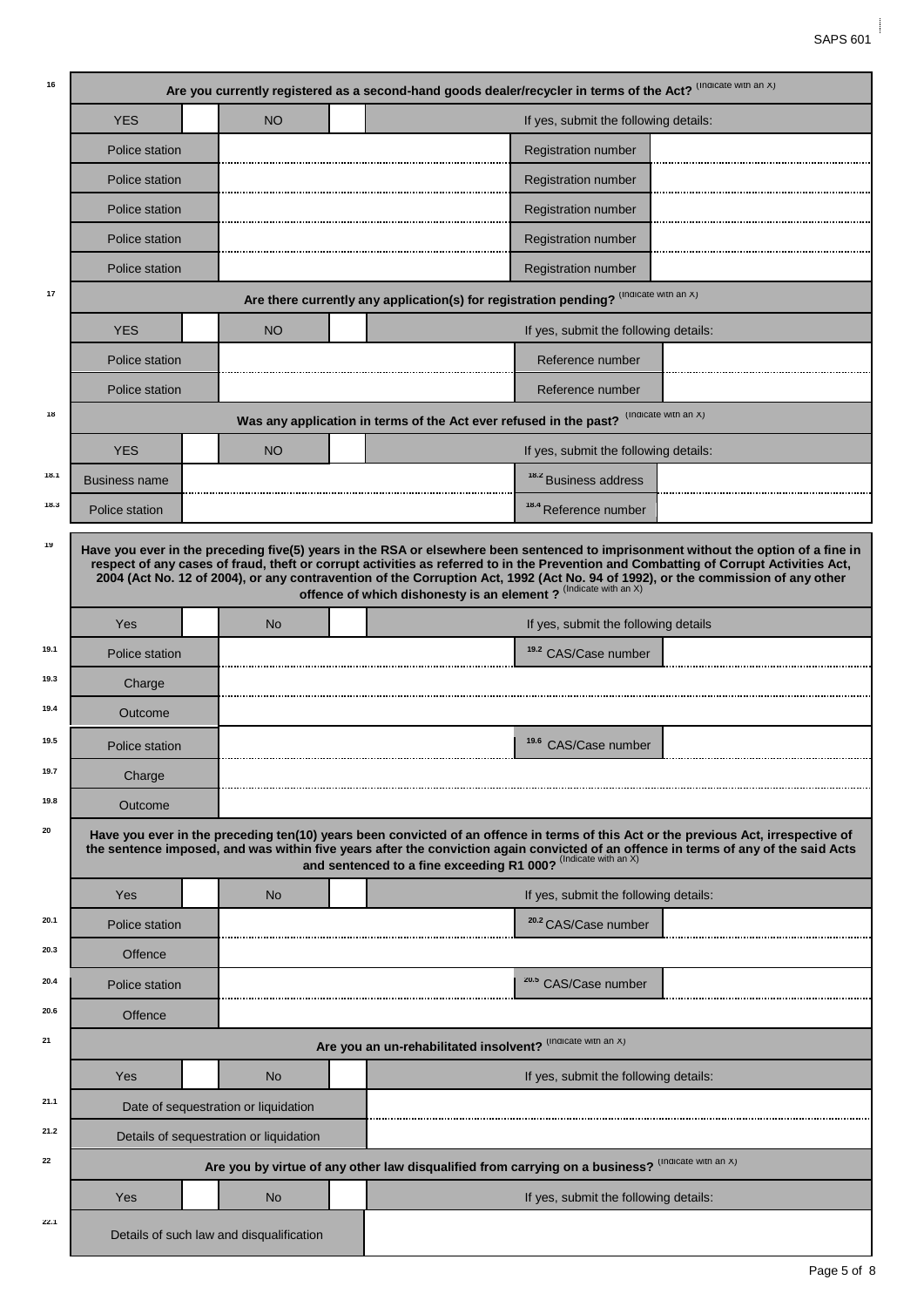|                         | Η.                                                                                                                                                                                                 | SIGNATURE OF APPLICANT, POLICE OFFICIAL AND WITNESS |                                 |  |               |                                   |    |               |    |        |                                                               |                                       |                          |  |  |  |
|-------------------------|----------------------------------------------------------------------------------------------------------------------------------------------------------------------------------------------------|-----------------------------------------------------|---------------------------------|--|---------------|-----------------------------------|----|---------------|----|--------|---------------------------------------------------------------|---------------------------------------|--------------------------|--|--|--|
| $\mathbf{1}$            |                                                                                                                                                                                                    |                                                     | <b>DECLARATION BY APPLICANT</b> |  |               |                                   |    |               |    |        |                                                               |                                       |                          |  |  |  |
|                         | I hereby declare that I am aware that it is an offence in terms of section 32(1)(c) & (d) of the Second-Hand Goods Act, 2009 (Act No 6 of 2009),<br>to make a false statement in this application. |                                                     |                                 |  |               |                                   |    |               |    |        |                                                               |                                       |                          |  |  |  |
|                         |                                                                                                                                                                                                    |                                                     |                                 |  |               |                                   |    | $1.2$ Date    |    |        |                                                               |                                       |                          |  |  |  |
|                         |                                                                                                                                                                                                    |                                                     |                                 |  |               |                                   |    |               |    |        |                                                               |                                       |                          |  |  |  |
|                         |                                                                                                                                                                                                    |                                                     | 1.1 PHOTO OF APPLICANT          |  |               |                                   |    |               |    |        | <sup>1.3</sup> Name and surname of applicant in block letters |                                       |                          |  |  |  |
|                         |                                                                                                                                                                                                    |                                                     |                                 |  |               |                                   |    | 1.4 Place     |    |        |                                                               |                                       |                          |  |  |  |
|                         |                                                                                                                                                                                                    |                                                     |                                 |  |               |                                   |    |               |    |        |                                                               |                                       |                          |  |  |  |
|                         |                                                                                                                                                                                                    |                                                     |                                 |  |               |                                   |    |               |    |        |                                                               | <sup>1.5</sup> Signature of applicant |                          |  |  |  |
| $\overline{\mathbf{2}}$ | PARTICULARS OF POLICE OFFICIAL DEALING WITH APPLICATION                                                                                                                                            |                                                     |                                 |  |               |                                   |    |               |    |        |                                                               |                                       |                          |  |  |  |
|                         |                                                                                                                                                                                                    |                                                     |                                 |  |               |                                   |    |               |    |        |                                                               |                                       |                          |  |  |  |
| 2.1                     | Name of Police Official in block letters                                                                                                                                                           |                                                     |                                 |  |               |                                   |    |               |    |        | <sup>2.2</sup> Persal number of Police Official               |                                       |                          |  |  |  |
|                         |                                                                                                                                                                                                    |                                                     |                                 |  |               |                                   |    |               |    |        |                                                               |                                       |                          |  |  |  |
| 2.3                     | Rank of Police Official in block letters                                                                                                                                                           |                                                     |                                 |  |               |                                   |    |               |    |        | <sup>2.4</sup> Signature of Police Official                   |                                       |                          |  |  |  |
|                         |                                                                                                                                                                                                    |                                                     |                                 |  |               |                                   |    |               |    |        |                                                               |                                       |                          |  |  |  |
| 3                       |                                                                                                                                                                                                    |                                                     | <b>PARTICULARS OF WITNESS</b>   |  |               |                                   |    |               |    |        |                                                               |                                       |                          |  |  |  |
| 3.1                     |                                                                                                                                                                                                    |                                                     |                                 |  |               |                                   |    |               |    |        |                                                               |                                       |                          |  |  |  |
|                         | Initials and Surname of witness in block letters                                                                                                                                                   |                                                     |                                 |  |               |                                   |    |               |    |        | <sup>3.2</sup> Persal number of witness                       |                                       |                          |  |  |  |
| 3.3                     |                                                                                                                                                                                                    |                                                     |                                 |  |               |                                   |    |               |    |        |                                                               |                                       |                          |  |  |  |
|                         | Rank of witness in block letters                                                                                                                                                                   |                                                     |                                 |  |               |                                   |    |               |    |        | <sup>3.4</sup> Signature of witness                           |                                       |                          |  |  |  |
|                         | ı.<br>(This section must be completed only if the applicant cannot read or write or does not understand the content of this form)                                                                  |                                                     |                                 |  |               | <b>PARTICULARS OF INTERPRETER</b> |    |               |    |        |                                                               |                                       |                          |  |  |  |
| 1                       | Name and surname of interpreter                                                                                                                                                                    |                                                     |                                 |  |               |                                   |    |               |    |        |                                                               |                                       |                          |  |  |  |
| 2                       | Identity/Passport number of interpreter                                                                                                                                                            |                                                     |                                 |  |               |                                   |    |               |    |        |                                                               |                                       |                          |  |  |  |
| 3                       | Residential address of interpreter                                                                                                                                                                 |                                                     |                                 |  |               |                                   |    |               |    |        |                                                               |                                       | <sup>4</sup> Postal Code |  |  |  |
| 5                       | Postal address of interpreter                                                                                                                                                                      |                                                     |                                 |  |               |                                   |    |               |    |        |                                                               |                                       |                          |  |  |  |
|                         |                                                                                                                                                                                                    |                                                     |                                 |  |               |                                   |    |               |    |        |                                                               |                                       | <sup>6</sup> Postal Code |  |  |  |
| $\overline{7}$          | Contact details of                                                                                                                                                                                 |                                                     | 7.1 Home Tel No                 |  | $\mathcal{E}$ |                                   |    |               |    |        | 7.2 Cellphone number                                          |                                       | $\lambda$                |  |  |  |
|                         | interpreter                                                                                                                                                                                        | 7.3                                                 | Work Tel No                     |  | $\lambda$     |                                   |    | $7.4$         |    | Fax No |                                                               | $\overline{ }$                        | $\lambda$                |  |  |  |
| 8                       |                                                                                                                                                                                                    |                                                     | <sup>7.5</sup> E-mail address   |  |               |                                   |    | To (language) |    |        |                                                               |                                       |                          |  |  |  |
|                         | Interpreted from (language)                                                                                                                                                                        |                                                     |                                 |  |               |                                   |    |               |    |        |                                                               |                                       |                          |  |  |  |
|                         |                                                                                                                                                                                                    |                                                     |                                 |  |               | 9                                 |    | Date          |    |        |                                                               |                                       |                          |  |  |  |
| 10                      |                                                                                                                                                                                                    |                                                     |                                 |  |               |                                   | 11 | Place         |    |        |                                                               |                                       |                          |  |  |  |
| 12                      | Signature of Interpreter                                                                                                                                                                           |                                                     |                                 |  |               |                                   |    |               |    |        |                                                               |                                       |                          |  |  |  |
|                         | Rank of Interpreter in block letters (if applicable)                                                                                                                                               |                                                     |                                 |  |               |                                   |    |               | 13 |        | Persal number of Interpreter (if applicable)                  |                                       |                          |  |  |  |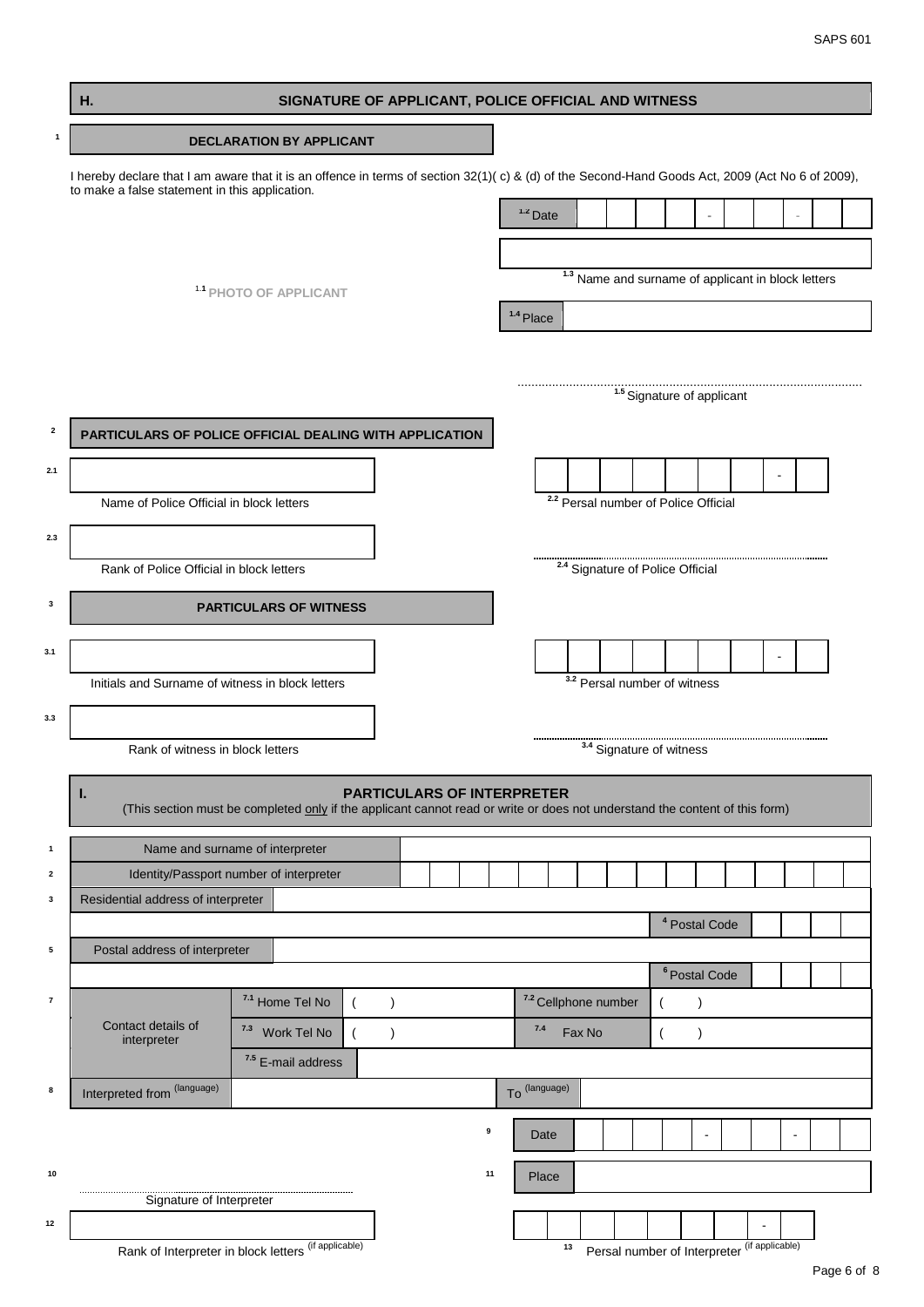| J.                                                                 | FOR OFFICIAL USE BY THE DESIGNATED SECOND-HAND GOODS OFFICE          |  |
|--------------------------------------------------------------------|----------------------------------------------------------------------|--|
|                                                                    | <b>RECOMMENDATION REGARDING THE APPLICATION (Indicate with an X)</b> |  |
| New Registration recommended                                       | New Registration not recommended                                     |  |
| Temporary Registration recommended                                 | Temporary Registration not recommended                               |  |
| Reasons for recommendation (See Regulation 7(1), where applicable) |                                                                      |  |
|                                                                    |                                                                      |  |
|                                                                    |                                                                      |  |
|                                                                    |                                                                      |  |
|                                                                    |                                                                      |  |
|                                                                    |                                                                      |  |
|                                                                    |                                                                      |  |
|                                                                    |                                                                      |  |
|                                                                    |                                                                      |  |
|                                                                    |                                                                      |  |
|                                                                    |                                                                      |  |
|                                                                    |                                                                      |  |
|                                                                    |                                                                      |  |
|                                                                    |                                                                      |  |
|                                                                    |                                                                      |  |
|                                                                    |                                                                      |  |
|                                                                    |                                                                      |  |
|                                                                    |                                                                      |  |
|                                                                    |                                                                      |  |
|                                                                    |                                                                      |  |
|                                                                    |                                                                      |  |
|                                                                    |                                                                      |  |
|                                                                    |                                                                      |  |
|                                                                    |                                                                      |  |
|                                                                    |                                                                      |  |
|                                                                    |                                                                      |  |
|                                                                    |                                                                      |  |
|                                                                    |                                                                      |  |
|                                                                    |                                                                      |  |
|                                                                    |                                                                      |  |
|                                                                    |                                                                      |  |
|                                                                    |                                                                      |  |
|                                                                    |                                                                      |  |
|                                                                    |                                                                      |  |
|                                                                    |                                                                      |  |